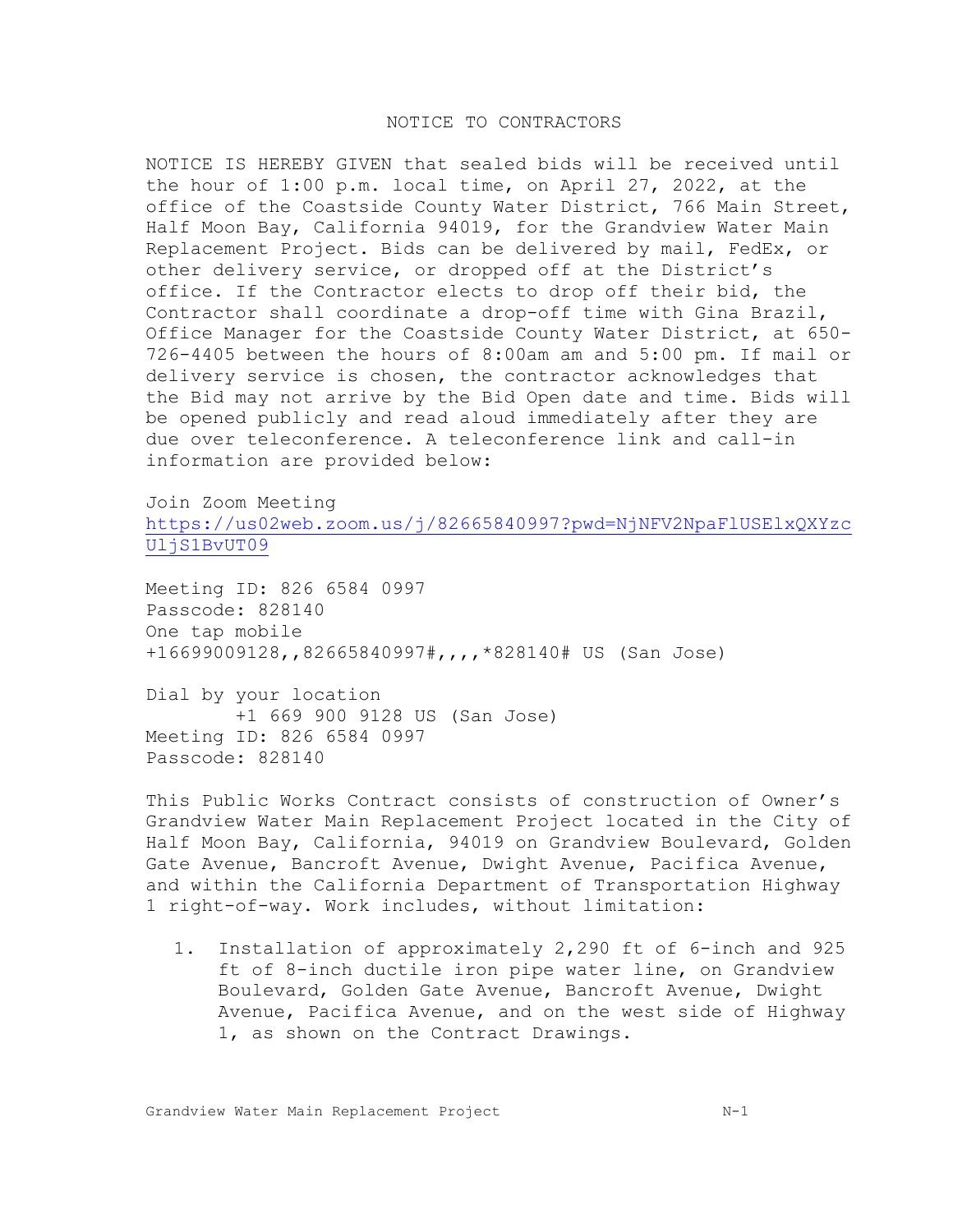- 2. Installation of approximately 95 ft of 8-inch ductile iron water carrier line in 16-inch steel carrier pipe across Highway 1 via auger boring, as shown on the Contract Drawings.
- 3. Installation of one new pressure reducing valve ("PRV") station on Grandview Blvd, as shown on the Contract Drawings.
- 4. Installation of single and double water service lines, connection of existing water service lines, installation of water meter banks and meter boxes, and relocation of water services, as shown on the Contract Drawings.
- 5. Installation of four fire hydrant assemblies.
- 6. Reconnection of water quality station.
- 7. Abandonment of existing facilities.
- 8. Connection of the new water main to the existing 16" transmission main that runs parallel to Frontage Road and Highway 1.

An optional prebid meeting will be held on April 13, 2022 at 11 a.m. local time starting at the bike/pedestrian trail between Frontage Road and Highway 1 at intersection of Grandview Boulevard in Half Moon Bay, California 94019. At the optional prebid meeting, representatives of the District will be available to answer questions and a project site visit will be held.

The Engineer's estimate of the construction cost is \$1,880,000.

Bid documents consisting of the Contract Forms, Conditions of the Contract, General Requirements, Technical Specifications, and the Contract Drawings are available online by copying and pasting the following link into your web browser or for pickup at Barker Blue, 363 N. Amphlett Blvd., San Mateo, CA 94401, (650) 696-2100.

[https://www.barkerblueplanroom.com/jobs/178/details/grandview](https://www.barkerblueplanroom.com/jobs/178/details/grandview-water-line-replacement-project)[water-line-replacement-project](https://www.barkerblueplanroom.com/jobs/178/details/grandview-water-line-replacement-project)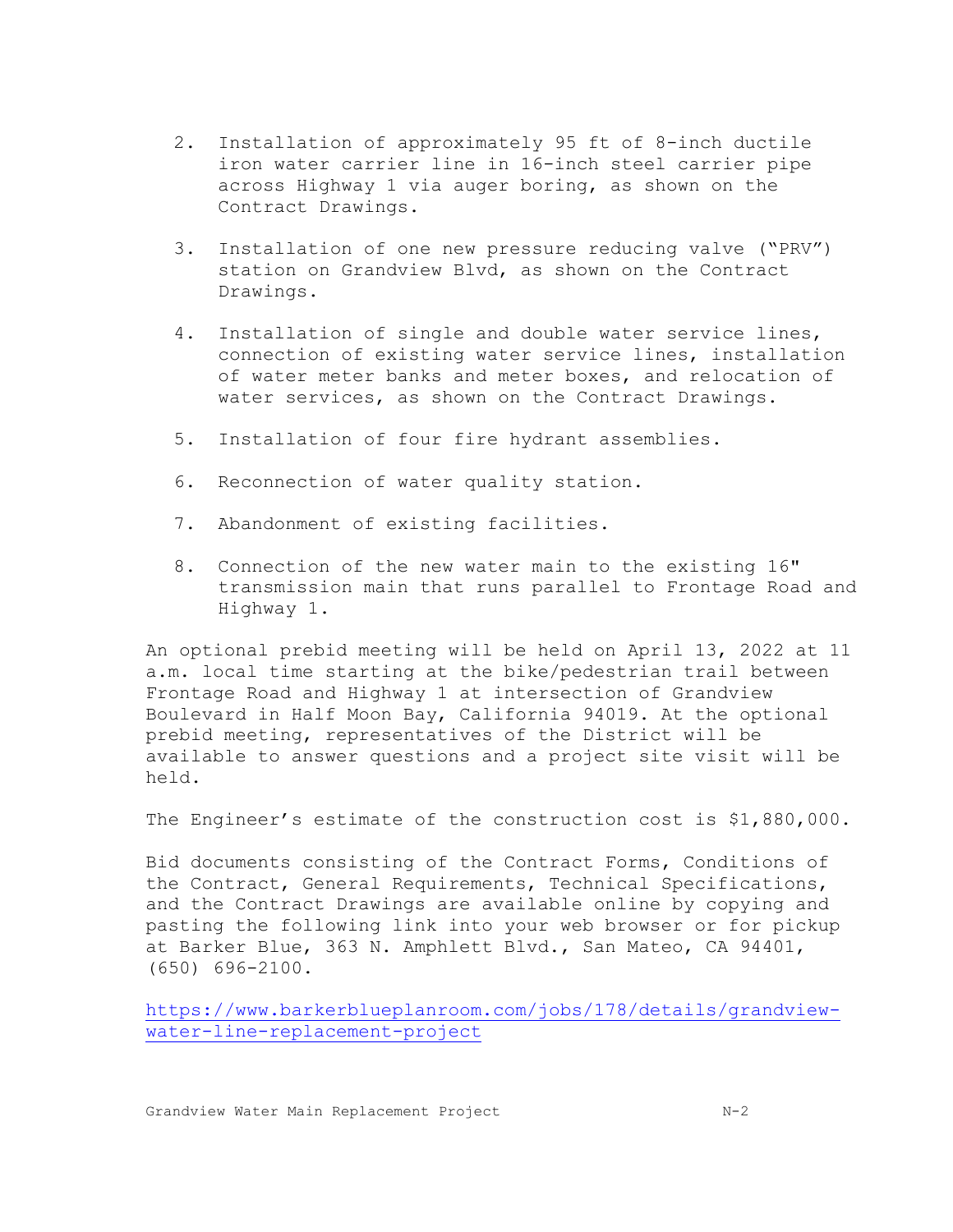Print or digital requests/orders can be placed by the bidders emailing [plans@barkerblue.com.](mailto:plans@barkerblue.com) A non-refundable fee of \$68.74 per set plus tax is required if picked up, or \$35 for electronic download. Barker Blue requires a minimum of four hours advanced notice for sets being picked up. Additional charges will apply as determined by Barker Blue for mailing and delivering bid sets. All arrangements for obtaining bid sets shall be made directly with Barker Blue and made payable to Barker Blue. Barker Blue will also be keeping the latest plan holder's list during the bid process. All bids must be on the prescribed forms.

Each bid must be enclosed in a sealed envelope addressed to the Board of Directors of the Coastside County Water District and marked on the outside:

"Bid for the Grandview Water Main Replacement Project Coastside County Water District Half Moon Bay, CA"

Each bid must be accompanied by a certified or cashier's check or by a corporate surety bond on the form furnished by the District as a guaranty that the bidder, will, if an award is made to him in accordance with the terms of his bid, promptly secure worker's compensation and employer's liability insurance, public liability insurance, and execute a contract in the required form; and furnish satisfactory performance and payment bonds. Said check or bidder's bond shall be in an amount not less than 10 percent of the amount of his bid. Pursuant to Public Contract Code Section 22300, the successful bidder shall be entitled to submit securities in lieu of the retention of progress payments (See Section G9.09 of these General Conditions of these Contract Documents).

Bidders and their proposed subcontractors shall hold such licenses as may be required by the laws of the State of California for the performance of the work specified in the Contract Documents. Bidders bidding as the prime Contractor shall possess a valid California Contractor's "A" License at the time of Contract award, and additionally shall meet the requirements contained in the Contract Documents.

The District reserves the right at its sole discretion after opening bids to waive any and all irregularities in any bid,